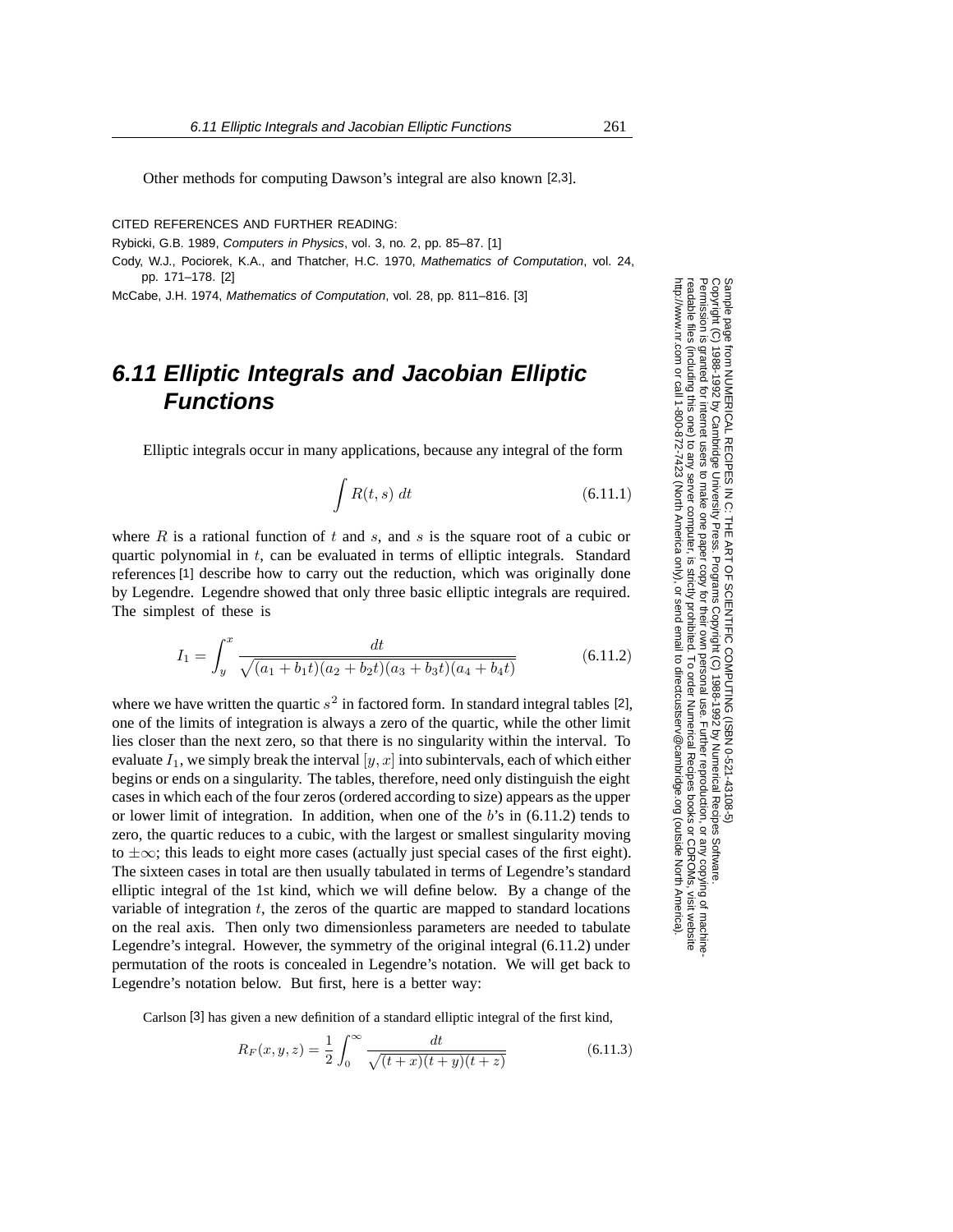where x, y, and z are nonnegative and at most one is zero. By standardizing the range of integration, he retains permutation symmetry for the zeros. (Weierstrass' canonical form also has this property.) Carlson first shows that when x or y is a zero of the quartic in (6.11.2), the integral  $I_1$  can be written in terms of  $R_F$  in a form that is symmetric under permutation of the *remaining* three zeros. In the general case when neither  $x$  nor  $y$  is a zero, two such R*<sup>F</sup>* functions can be combined into a single one by an *addition theorem*, leading to the fundamental formula

$$
I_1 = 2R_F(U_{12}^2, U_{13}^2, U_{14}^2) \tag{6.11.4}
$$

where

$$
U_{ij} = (X_i X_j Y_k Y_m + Y_i Y_j X_k X_m) / (x - y)
$$
\n(6.11.5)

$$
X_i = (a_i + b_i x)^{1/2}, \qquad Y_i = (a_i + b_i y)^{1/2}
$$
\n(6.11.6)

and  $i, j, k, m$  is any permutation of  $1, 2, 3, 4$ . A short-cut in evaluating these expressions is

$$
U_{13}^2 = U_{12}^2 - (a_1b_4 - a_4b_1)(a_2b_3 - a_3b_2)
$$
  
\n
$$
U_{14}^2 = U_{12}^2 - (a_1b_3 - a_3b_1)(a_2b_4 - a_4b_2)
$$
\n(6.11.7)

The U's correspond to the three ways of pairing the four zeros, and  $I_1$  is thus manifestly symmetric under permutation of the zeros. Equation (6.11.4) therefore reproduces all sixteen cases when one limit is a zero, and also includes the cases when neither limit is a zero.

Thus Carlson's function allows arbitrary ranges of integration and arbitrary positions of the branch points of the integrand relative to the interval of integration. To handle elliptic integrals of the second and third kind, Carlson defines the standard integral of the third kind as

$$
R_J(x, y, z, p) = \frac{3}{2} \int_0^\infty \frac{dt}{(t+p)\sqrt{(t+x)(t+y)(t+z)}}\tag{6.11.8}
$$

which is symmetric in  $x$ ,  $y$ , and  $z$ . The degenerate case when two arguments are equal is denoted

$$
R_D(x, y, z) = R_J(x, y, z, z)
$$
\n(6.11.9)

Permission is granted for internet users to make one paper copy for their own personal use. Further reproduction, or any copyin

computer, is strictly prohibited. To order Numerical Recipes books

or send email to directcustserv@cambridge.org (outside North America).

Sample page from NUMERICAL RECIPES IN C: THE ART OF SCIENTIFIC COMPUTING (ISBN 0-521-43108-5)

Programs Copyright (C) 1988-1992 by Numerical Recipes Software.

g of machine-

or CDROMs, visit website

Copyright (C) 1988-1992 by Cambridge University Press.

readable files (including this one) to any server

http://www.nr.com or call 1-800-872-7423 (North America only),

and is symmetric in  $x$  and  $y$ . The function  $R<sub>D</sub>$  replaces Legendre's integral of the second kind. The degenerate form of  $R_F$  is denoted

$$
R_C(x, y) = R_F(x, y, y)
$$
\n(6.11.10)

It embraces logarithmic, inverse circular, and inverse hyperbolic functions.

Carlson [4-7] gives integral tables in terms of the exponents of the linear factors of the quartic in (6.11.1). For example, the integral where the exponents are  $(\frac{1}{2}, \frac{1}{2}, -\frac{1}{2}, -\frac{3}{2})$ can be expressed as a single integral in terms of  $R_D$ ; it accounts for 144 separate cases in Gradshteyn and Ryzhik [2]!

Refer to Carlson's papers [3-7] for some of the practical details in reducing elliptic integrals to his standard forms, such as handling complex conjugate zeros.

Turn now to the numerical evaluation of elliptic integrals. The traditional methods [8] are Gauss or Landen transformations. *Descending* transformations decrease the modulus k of the Legendre integrals towards zero, *increasing* transformations increase it towards unity. In these limits the functions have simple analytic expressions. While these methods converge quadratically and are quite satisfactory for integrals of the first and second kinds, they generally lead to loss of significant figures in certain regimes for integrals of the third kind. Carlson's algorithms [9,10], by contrast, provide a unified method for all three kinds with no significant cancellations.

The key ingredient in these algorithms is the *duplication theorem*:

$$
R_F(x, y, z) = 2R_F(x + \lambda, y + \lambda, z + \lambda)
$$
  
=  $R_F\left(\frac{x + \lambda}{4}, \frac{y + \lambda}{4}, \frac{z + \lambda}{4}\right)$  (6.11.11)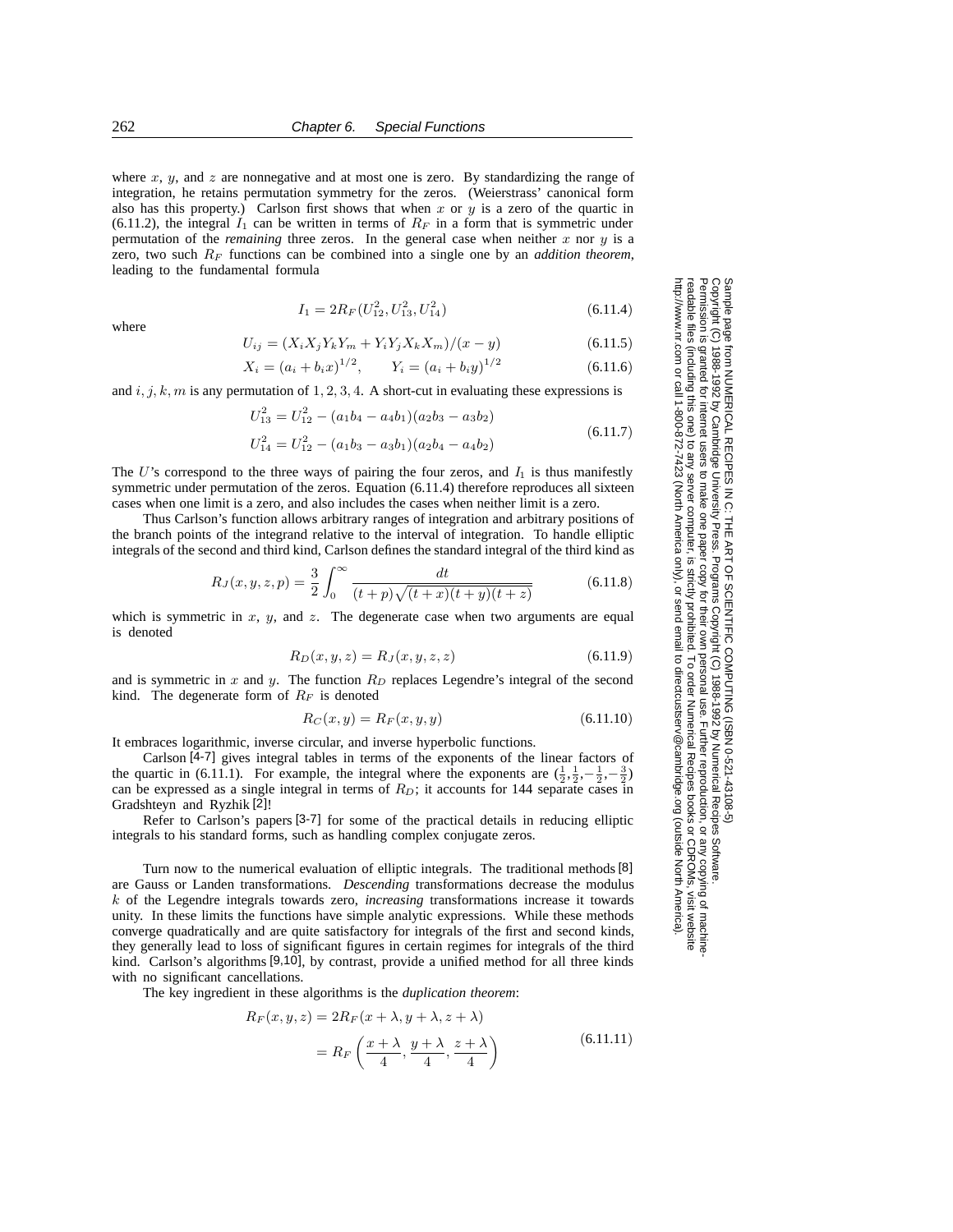where

$$
\lambda = (xy)^{1/2} + (xz)^{1/2} + (yz)^{1/2}
$$
\n(6.11.12)

This theorem can be proved by a simple change of variable of integration [11]. Equation  $(6.11.11)$  is iterated until the arguments of  $R_F$  are nearly equal. For equal arguments we have

$$
R_F(x, x, x) = x^{-1/2} \tag{6.11.13}
$$

When the arguments are close enough, the function is evaluated from a fixed Taylor expansion about (6.11.13) through fifth-order terms. While the iterative part of the algorithm is only linearly convergent, the error ultimately decreases by a factor of  $4^6 = 4096$  for each iteration. Typically only two or three iterations are required, perhaps six or seven if the initial values of the arguments have huge ratios. We list the algorithm for R*<sup>F</sup>* here, and refer you to Carlson's paper [9] for the other cases.

Stage 1: For  $n = 0, 1, 2, \ldots$  compute

$$
\mu_n = (x_n + y_n + z_n)/3
$$
  
\n
$$
X_n = 1 - (x_n/\mu_n), \quad Y_n = 1 - (y_n/\mu_n), \quad Z_n = 1 - (z_n/\mu_n)
$$
  
\n
$$
\epsilon_n = \max(|X_n|, |Y_n|, |Z_n|)
$$

If  $\epsilon_n$  < tol go to Stage 2; else compute

$$
\lambda_n = (x_n y_n)^{1/2} + (x_n z_n)^{1/2} + (y_n z_n)^{1/2}
$$
  

$$
x_{n+1} = (x_n + \lambda_n)/4, \quad y_{n+1} = (y_n + \lambda_n)/4, \quad z_{n+1} = (z_n + \lambda_n)/4
$$

and repeat this stage.

Stage 2: Compute

$$
E_2 = X_n Y_n - Z_n^2, \quad E_3 = X_n Y_n Z_n
$$
  

$$
R_F = (1 - \frac{1}{10} E_2 + \frac{1}{14} E_3 + \frac{1}{24} E_2^2 - \frac{3}{44} E_2 E_3) / (\mu_n)^{1/2}
$$

In some applications the argument  $p$  in  $R_J$  or the argument  $y$  in  $R_C$  is negative, and the Cauchy principal value of the integral is required. This is easily handled by using the formulas

$$
R_J(x, y, z, p) =
$$
  

$$
[(\gamma - y)R_J(x, y, z, \gamma) - 3R_F(x, y, z) + 3R_C(xz/y, p\gamma/y)]/(y - p)
$$
  
(6.11.14)

where

$$
\gamma \equiv y + \frac{(z - y)(y - x)}{y - p} \tag{6.11.15}
$$

is positive if  $p$  is negative, and

$$
R_C(x,y) = \left(\frac{x}{x-y}\right)^{1/2} R_C(x-y, -y)
$$
 (6.11.16)

The Cauchy principal value of  $R_J$  has a zero at some value of  $p < 0$ , so (6.11.14) will give some loss of significant figures near the zero.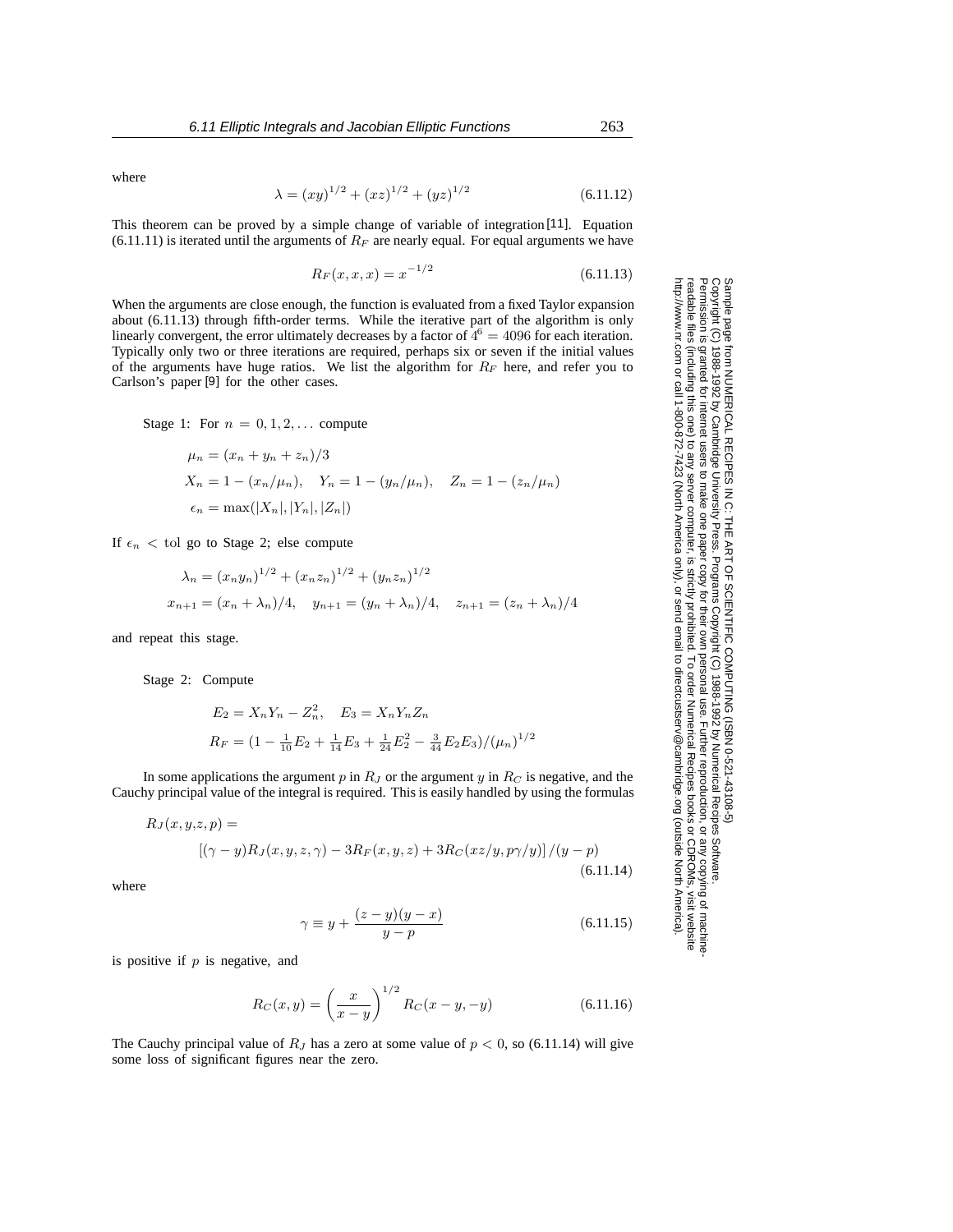```
#include "nrutil.h"
#define ERRTOL 0.08
#define TINY 1.5e-38
#define BIG 3.0e37
#define THIRD (1.0/3.0)
#define C1 (1.0/24.0)
#define C2 0.1
#define C3 (3.0/44.0)
#define C4 (1.0/14.0)
float rf(float x, float y, float z)
Computes Carlson's elliptic integral of the first kind, R_F(x, y, z). x, y, and z must be nonneg-
ative, and at most one can be zero. TINY must be at least 5 times the machine underflow limit,
BIG at most one fifth the machine overflow limit.
{
   float alamb,ave,delx,dely,delz,e2,e3,sqrtx,sqrty,sqrtz,xt,yt,zt;
   if (FMIN(FMIN(x,y),z) < 0.0 || FMIN(FMIN(x+y,x+z),y+z) < TINY ||
       FMAX(FMAX(x,y),z) > BIG)nrerror("invalid arguments in rf");
   xt=x;
   yt=y;
   zt=z;
   do {
        sqrtx=sqrt(xt);
        sqrty=sqrt(yt);
        sqrtz=sqrt(zt);
        alamb=sqrtx*(sqrty+sqrtz)+sqrty*sqrtz;
       xt=0.25*(xt+alam):
       yt=0.25*(yt+alamb);
        zt=0.25*(zt+alamb);
        ave=THIRD*(xt+yt+zt);
       delx=(ave-xt)/ave;
        dely=(ave-yt)/ave;
        delz=(ave-zt)/ave;
    } while (FMAX(FMAX(fabs(delx),fabs(dely)),fabs(delz)) > ERRTOL);
    e2=delx*dely-delz*delz;
    e3=delx*dely*delz;
    return (1.0+(C1*e2-C2-C3*e3)*e2+C4*e3)/sqrt(ave);
}
```
A value of 0.08 for the error tolerance parameter is adequate for single precision (7 significant digits). Since the error scales as  $\epsilon_n^6$ , we see that 0.0025 will yield double precision (16 significant digits) and require at most two or three more iterations. Since the coefficients of the sixth-order truncation error are different for the other elliptic functions, these values for the error tolerance should be changed to 0.04 and 0.0012 in the algorithm for R*<sup>C</sup>* , and 0.05 and 0.0015 for R*<sup>J</sup>* and R*D*. As well as being an algorithm in its own right for certain combinations of elementary functions, the algorithm for  $R_C$  is used repeatedly in the computation of  $R_J$ .

The C implementations test the input arguments against two machine-dependent constants, TINY and BIG, to ensure that there will be no underflow or overflow during the computation. We have chosen conservative values, corresponding to a machine minimum of  $3 \times 10^{-39}$  and a machine maximum of  $1.7 \times 10^{38}$ . You can always extend the range of admissible argument values by using the homogeneity relations (6.11.22), below.

#include <math.h> #include "nrutil.h" #define ERRTOL 0.05

Sample page<br>Copyright (C)<br>Permission is Copyright (C) 1988-1992 by Cambridge University Press.Sample page from NUMERICAL RECIPES IN C: THE ART OF SCIENTIFIC COMPUTING (ISBN 0-521-43108-5) http://www.nr.com or call 1-800-872-7423 (North America only),readable files (including this one) to any serverPermission is granted for internet users to make one paper copy for their own personal use. Further reproduction, or any copyin from NUMERICAL RECIPES IN C: THE ART OF SCIENTIFIC COMPUTING (ISBN 0-521-43108-5)<br>1988-1992 by Cambridge University Press. Programs Copyright (C) 1988-1992 by Numerical Recipes Software.<br>granted for internet users to make computer, is strictly prohibited. To order Numerical Recipes booksPrograms Copyright (C) 1988-1992 by Numerical Recipes Software. or send email to directcustserv@cambridge.org (outside North America). or CDROMs, visit website g of machine-

#include <math.h>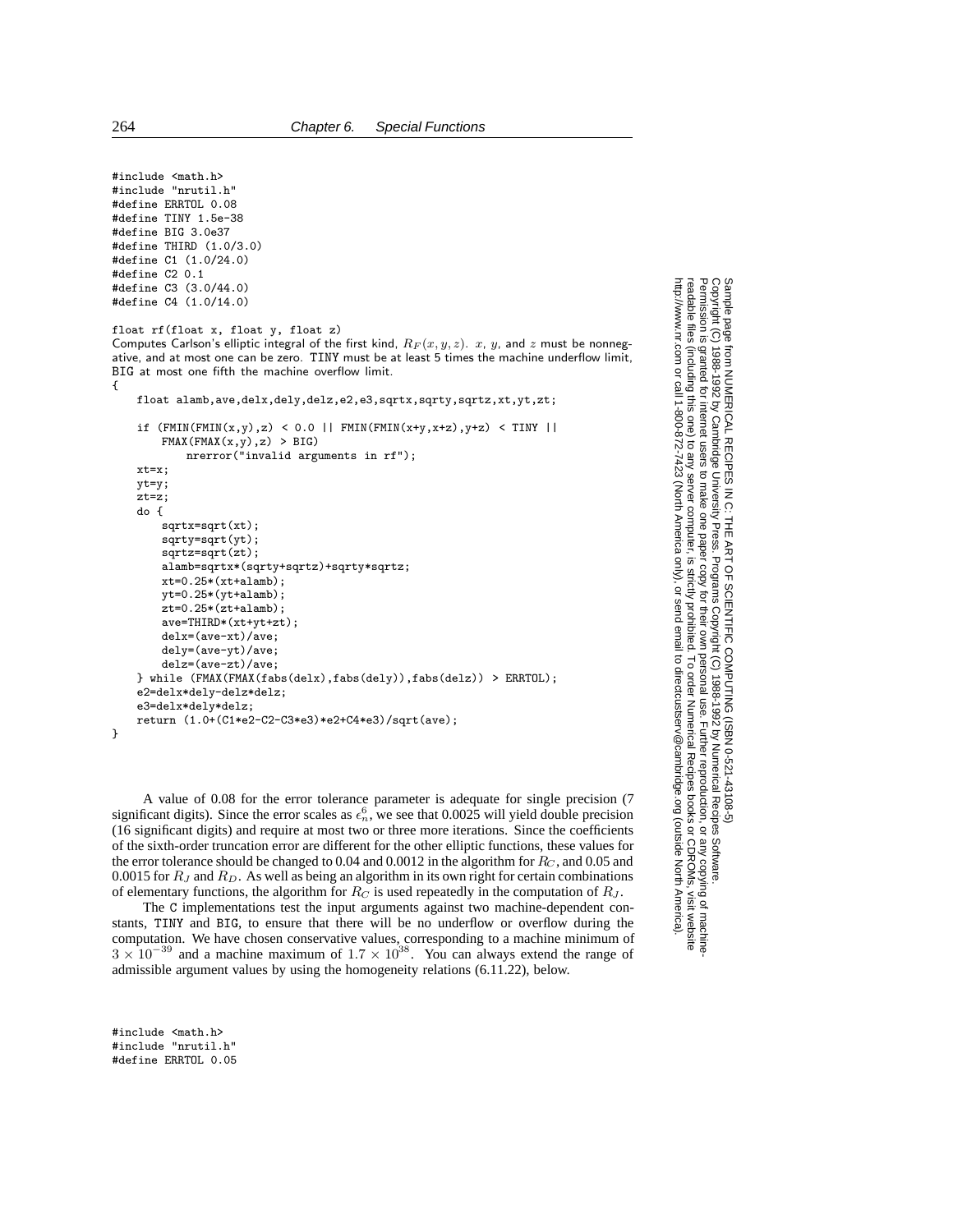#define TINY 1.0e-25 #define BIG 4.5e21 #define C1 (3.0/14.0) #define C2 (1.0/6.0) #define C3 (9.0/22.0) #define C4 (3.0/26.0) #define C5 (0.25\*C3) #define C6 (1.5\*C4)

{

```
float rd(float x, float y, float z)
Computes Carlson's elliptic integral of the second kind, R_D(x, y, z). x and y must be non-
negative, and at most one can be zero. z must be positive. TINY must be at least twice the
negative 2/3 power of the machine overflow limit. BIG must be at most 0.1 \times ERRTOL times
the negative 2/3 power of the machine underflow limit.
```

```
float alamb,ave,delx,dely,delz,ea,eb,ec,ed,ee,fac,sqrtx,sqrty,
       sqrtz,sum,xt,yt,zt;
   if (FMIN(x,y) < 0.0 || FMIN(x+y,z) < TINY || FMAX(FMAX(x,y),z) > BIG)nrerror("invalid arguments in rd");
   xt=x;
   yt=y;
   zt=z;
   sum=0.0;
   fac=1.0;
   do {
       sqrtx=sqrt(xt);
       sqrty=sqrt(yt);
       sqrtz=sqrt(zt);
       alamb=sqrtx*(sqrty+sqrtz)+sqrty*sqrtz;
       sum += fac/(sqrtz*(zt+alamb));
       fac=0.25*fac;
       xt=0.25*(xt+alam),yt=0.25*(yt+alamb);zt=0.25*(zt+alamb);
       ave=0.2*(xt+yt+3.0*zt);
       delx=(ave-xt)/ave;
       dely=(ave-yt)/ave;
       delz=(ave-zt)/ave;
   } while (FMAX(FMAX(fabs(delx),fabs(dely)),fabs(delz)) > ERRTOL);
   ea=delx*dely;
   eb=delz*delz;
   ec=ea-eb;
   ed=ea-6.0*eb;
   ee=ed+ec+ec;
   return 3.0*sum+fac*(1.0+ed*(-C1+C5*ed-C6*delz*ee)
       +delz*(C2*ee+delz*(-C3*ec+delz*C4*ea)))/(ave*sqrt(ave));
}
```
#include <math.h> #include "nrutil.h" #define ERRTOL 0.05 #define TINY 2.5e-13 #define BIG 9.0e11 #define C1 (3.0/14.0) #define C2 (1.0/3.0) #define C3 (3.0/22.0) #define C4 (3.0/26.0) #define C5 (0.75\*C3) #define C6 (1.5\*C4) #define C7 (0.5\*C2) #define C8 (C3+C3)

Sample page 1<br>Copyright (C)<br>Permission is Copyright (C) 1988-1992 by Cambridge University Press.Sample page from NUMERICAL RECIPES IN C: THE ART OF SCIENTIFIC COMPUTING (ISBN 0-521-43108-5) http://www.nr.com or call 1-800-872-7423 (North America only),readable files (including this one) to any serverPermission is granted for internet users to make one paper copy for their own personal use. Further reproduction, or any copyin computer, is strictly prohibited. To order Numerical Recipes booksPrograms Copyright (C) 1988-1992 by Numerical Recipes Software. or send email to directcustserv@cambridge.org (outside North America). or CDROMs, visit website g of machine-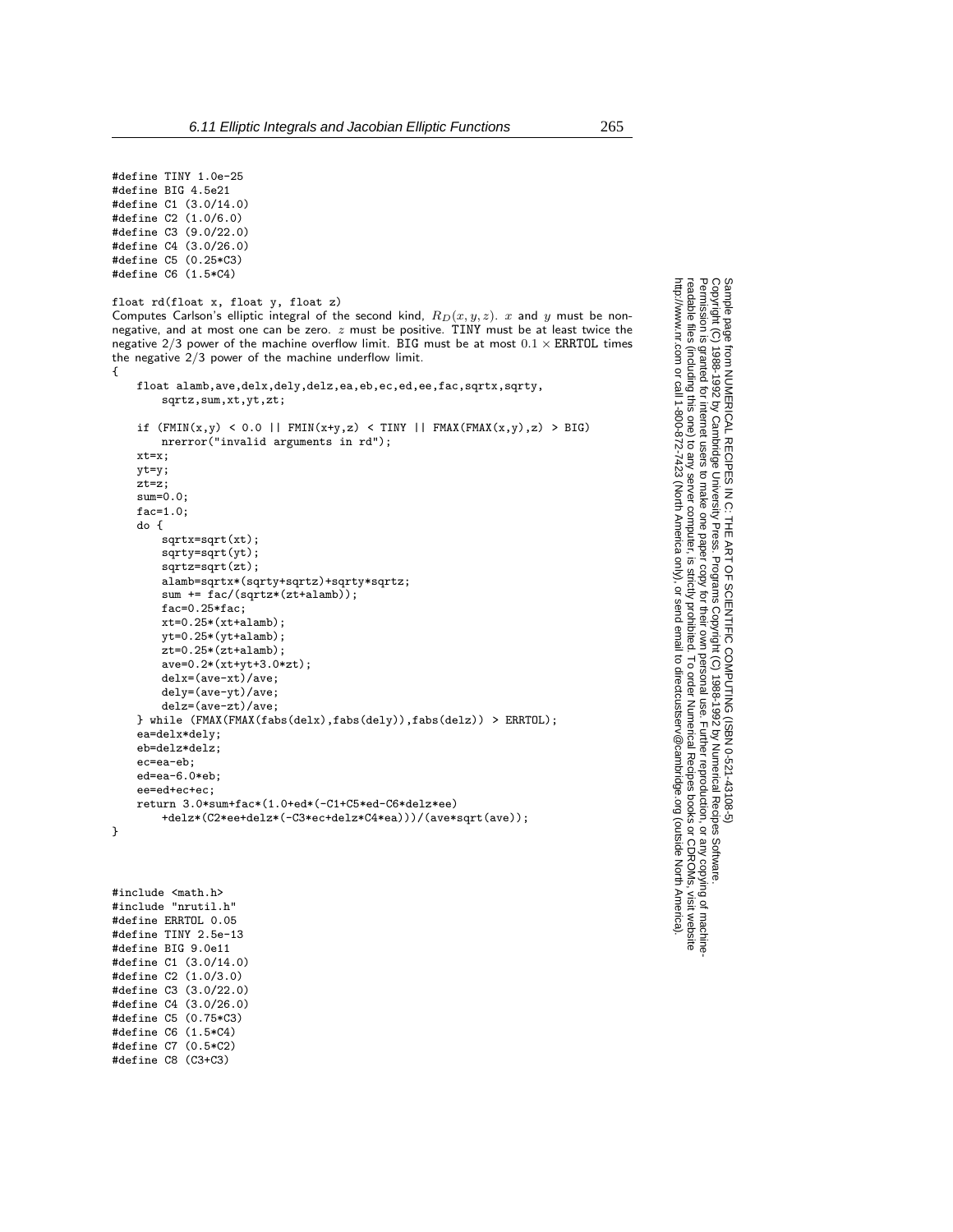```
float rj(float x, float y, float z, float p)
Computes Carlson's elliptic integral of the third kind, R_J(x, y, z, p). x, y, and z must be
nonnegative, and at most one can be zero. p must be nonzero. If p < 0, the Cauchy principal
value is returned. TINY must be at least twice the cube root of the machine underflow limit,
BIG at most one fifth the cube root of the machine overflow limit.
{
    float rc(float x, float y);
    float rf(float x, float y, float z);
    float a,alamb,alpha,ans,ave,b,beta,delp,delx,dely,delz,ea,eb,ec,
        ed,ee,fac,pt,rcx,rho,sqrtx,sqrty,sqrtz,sum,tau,xt,yt,zt;
    if (FMIN(FMIN(x,y),z) < 0.0 || FMIN(FMIN(x+y,x+z),y+z), fabs(p)) < TINY|| FMAX(FMAX(FMAX(x,y),z),fabs(p)) > BIG)
            nrerror("invalid arguments in rj");
    sum=0.0;
   fac=1.0;
    if (p > 0.0) {
        xt=x;yt=y;
        zt=z;
        pt=p;
    } else {
        xt = FMIN(FMIN(x,y),z);zt=FMAX(FMAX(x,y),z);
        yt=x+y+z-xt-zt;
        a=1.0/(yt-p);b=a*(zt-yt)*(yt-xt);pt=yt+b;
        rho=xt*zt/yt;
        tau=p*pt/yt;
        rcx=rc(rho,tau);
    }
    do {
        sqrtx=sqrt(xt);
        sqrty=sqrt(yt);
        sqrtz=sqrt(zt);
        alamb=sqrtx*(sqrty+sqrtz)+sqrty*sqrtz;
        alpha=SQR(pt*(sqrtx+sqrty+sqrtz)+sqrtx*sqrty*sqrtz);
        beta=pt*SQR(pt+alamb);
        sum += fac*rc(alpha,beta);
        fac=0.25*fac;
        xt=0.25*(xt+alamb);
        yt=0.25*(yt+alamb);
        zt=0.25*(zt+alamb);pt=0.25*(pt+alamb);
        ave=0.2*(xt+yt+zt+pt+pt);delx=(ave-xt)/ave;
        dely=(ave-yt)/ave;
        delz=(ave-zt)/ave;
        delp=(ave-pt)/ave;
    } while (FMAX(FMAX(FMAX(fabs(delx),fabs(dely)),
        \texttt{fabs}(\texttt{delay})\texttt{, } \texttt{fabs}(\texttt{delay})\texttt{)} \texttt{ } > \texttt{ERRTOL}\texttt{;}ea=delx*(dely+delz)+dely*delz;
    eb=delx*dely*delz;
    ec=delp*delp;
    ed=ea-3.0*ec;
    ee=eb+2.0*delp*(ea-ec);
    ans=3.0*sum+fac*(1.0+ed*(-C1+C5*ed-C6*ee)+eb*(C7+delp*(-C8+delp*C4))
        +delp*ea*(C2-delp*C3)-C2*delp*ec)/(ave*sqrt(ave));
    if (p \le 0.0) ans=a*(b*ans+3.0*(rcx-rf(xt,yt,zt)));
    return ans;
```
Permission is granted for internet users to make one paper copy for their own personal use. Further reproduction, or any copyin

computer, is strictly prohibited. To order Numerical Recipes books

or send email to directcustserv@cambridge.org (outside North America).

Sample page from NUMERICAL RECIPES IN C: THE ART OF SCIENTIFIC COMPUTING (ISBN 0-521-43108-5)

Programs Copyright (C) 1988-1992 by Numerical Recipes Software.

g of machine-

or CDROMs, visit website

Copyright (C) 1988-1992 by Cambridge University Press.

readable files (including this one) to any server

http://www.nr.com or call 1-800-872-7423 (North America only),

}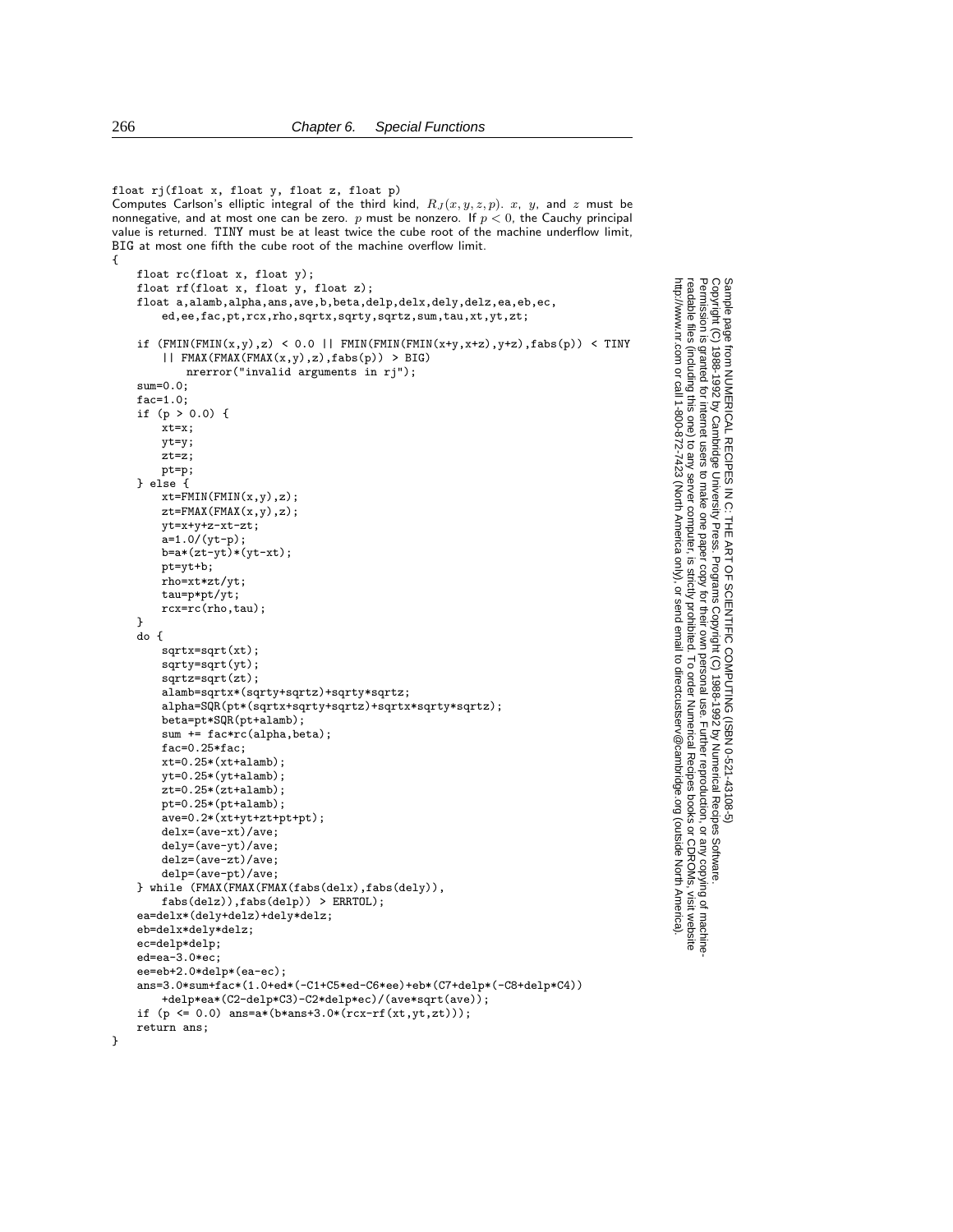```
#include <math.h>
#include "nrutil.h"
#define ERRTOL 0.04
#define TINY 1.69e-38
#define SQRTNY 1.3e-19
#define BIG 3.e37
#define TNBG (TINY*BIG)
#define COMP1 (2.236/SQRTNY)
#define COMP2 (TNBG*TNBG/25.0)
#define THIRD (1.0/3.0)
#define C1 0.3
#define C2 (1.0/7.0)
#define C3 0.375
#define C4 (9.0/22.0)
```
float rc(float x, float y)

Computes Carlson's degenerate elliptic integral,  $R_C(x, y)$ . x must be nonnegative and y must be nonzero. If  $y < 0$ , the Cauchy principal value is returned. TINY must be at least 5 times the machine underflow limit, BIG at most one fifth the machine maximum overflow limit. {

```
float alamb,ave,s,w,xt,yt;
if (x < 0.0 || y == 0.0 || (x + fabs(y)) < TINY || (x + fabs(y)) > BIG ||
    (y<-COMP1 && x > 0.0 && x < COMP2))
       nrerror("invalid arguments in rc");
if (y > 0.0) {
    xt=x;
   y<sup>t=y;</sup>
    w=1.0:
} else {
   xt=x-y;yt = -y;w=sqrt(x)/sqrt(xt);
}
do {
    alamb=2.0*sqrt(xt)*sqrt(yt)+yt;
   xt=0.25*(xt+alam),yt=0.25*(yt+alamb);ave=THIRD*(xt+yt+yt);
   s=(yt-ave)/ave;
} while (fabs(s) > ERRTOL);
return w*(1.0+s*s*(C1+s*(C2+s*(C3+s*C4))))/sqrt(ave);
```
At times you may want to express your answer in Legendre's notation. Alternatively, you may be given results in that notation and need to compute their values with the programs given above. It is a simple matter to transform back and forth. The *Legendre elliptic integral of the 1st kind* is defined as

$$
F(\phi, k) \equiv \int_0^{\phi} \frac{d\theta}{\sqrt{1 - k^2 \sin^2 \theta}}
$$
(6.11.17)

The *complete elliptic integral of the 1st kind* is given by

$$
K(k) \equiv F(\pi/2, k) \tag{6.11.18}
$$

In terms of  $R_F$ ,

}

$$
F(\phi, k) = \sin \phi R_F(\cos^2 \phi, 1 - k^2 \sin^2 \phi, 1)
$$
  

$$
K(k) = R_F(0, 1 - k^2, 1)
$$
 (6.11.19)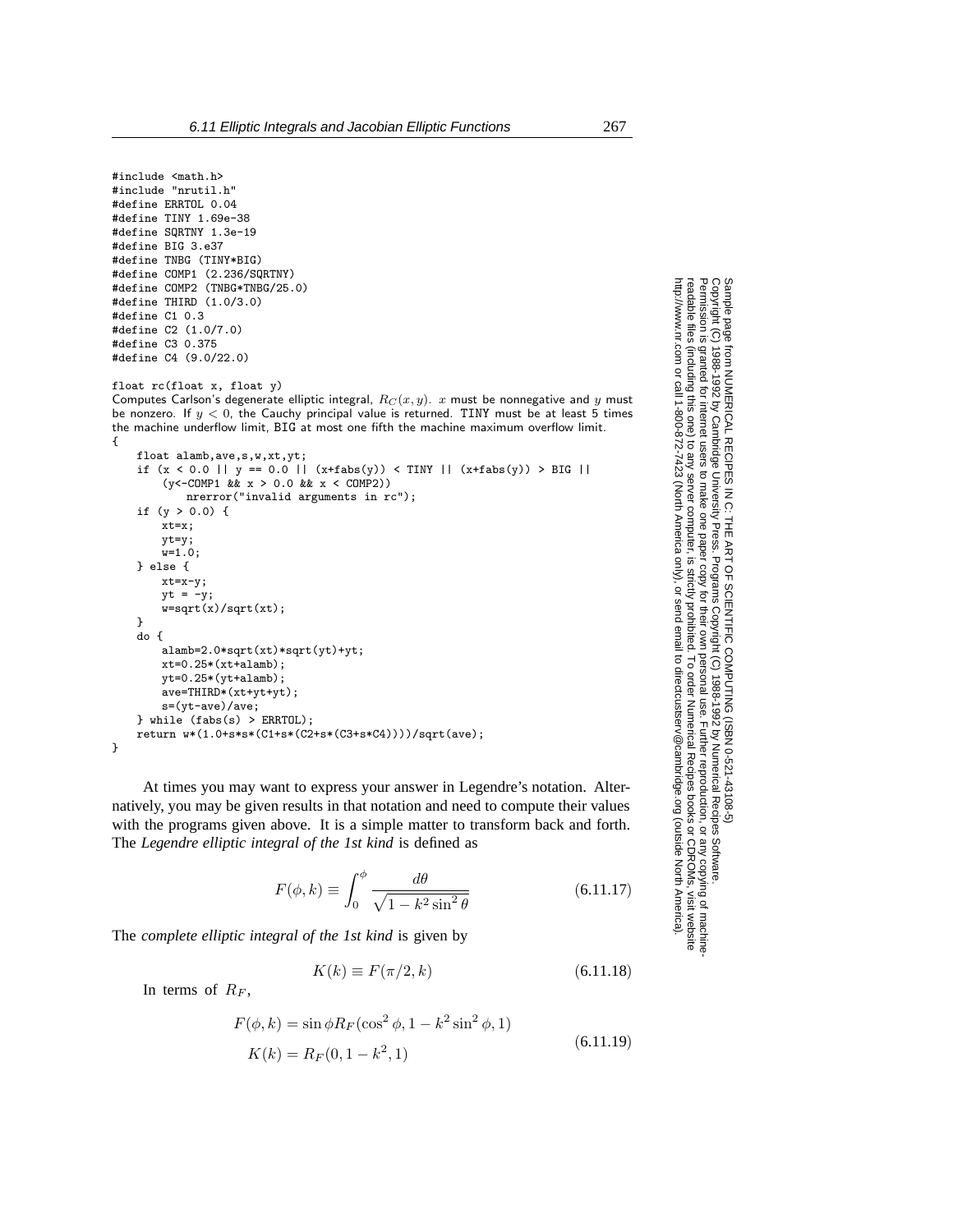The *Legendre elliptic integral of the 2nd kind* and the *complete elliptic integral of the 2nd kind* are given by

$$
E(\phi, k) \equiv \int_0^{\phi} \sqrt{1 - k^2 \sin^2 \theta} \, d\theta
$$
  
=  $\sin \phi R_F (\cos^2 \phi, 1 - k^2 \sin^2 \phi, 1)$   
 $-\frac{1}{3} k^2 \sin^3 \phi R_D (\cos^2 \phi, 1 - k^2 \sin^2 \phi, 1)$   
 $E(k) \equiv E(\pi/2, k) = R_F(0, 1 - k^2, 1) - \frac{1}{3} k^2 R_D(0, 1 - k^2, 1)$  (6.11.20)

Finally, the *Legendre elliptic integral of the 3rd kind* is

$$
\Pi(\phi, n, k) \equiv \int_0^{\phi} \frac{d\theta}{(1 + n\sin^2\theta)\sqrt{1 - k^2\sin^2\theta}} \n= \sin\phi R_F(\cos^2\phi, 1 - k^2\sin^2\phi, 1) \n- \frac{1}{3}n\sin^3\phi R_J(\cos^2\phi, 1 - k^2\sin^2\phi, 1, 1 + n\sin^2\phi)
$$
\n(6.11.21)

(Note that this sign convention for  $n$  is opposite that of Abramowitz and Stegun [12], and that their  $\sin \alpha$  is our k.)

```
#include <math.h>
#include "nrutil.h"
float ellf(float phi, float ak)
Legendre elliptic integral of the 1st kind F(\phi, k), evaluated using Carlson's function R_F. The
argument ranges are 0 \le \phi \le \pi/2, 0 \le k \sin \phi \le 1.
{
    float rf(float x, float y, float z);
    float s;
    s=sin(phi);
    return s*rf(SQR(cos(phi)),(1.0-s*ak)*(1.0+s*ak),1.0);
}
#include <math.h>
#include "nrutil.h"
float elle(float phi, float ak)
Legendre elliptic integral of the 2nd kind E(\phi, k), evaluated using Carlson's functions R_D and
R_F. The argument ranges are 0 \le \phi \le \pi/2, 0 \le k \sin \phi \le 1.
{
    float rd(float x, float y, float z);
    float rf(float x, float y, float z);
    float cc,q,s;
    s=sin(phi);
    cc=SQR(cos(phi));
    q=(1.0-s*ak)*(1.0+s*ak);
    return s*(rf(cc,q,1.0)-(SQR(s*ak))*rd(cc,q,1.0)/3.0);
}
```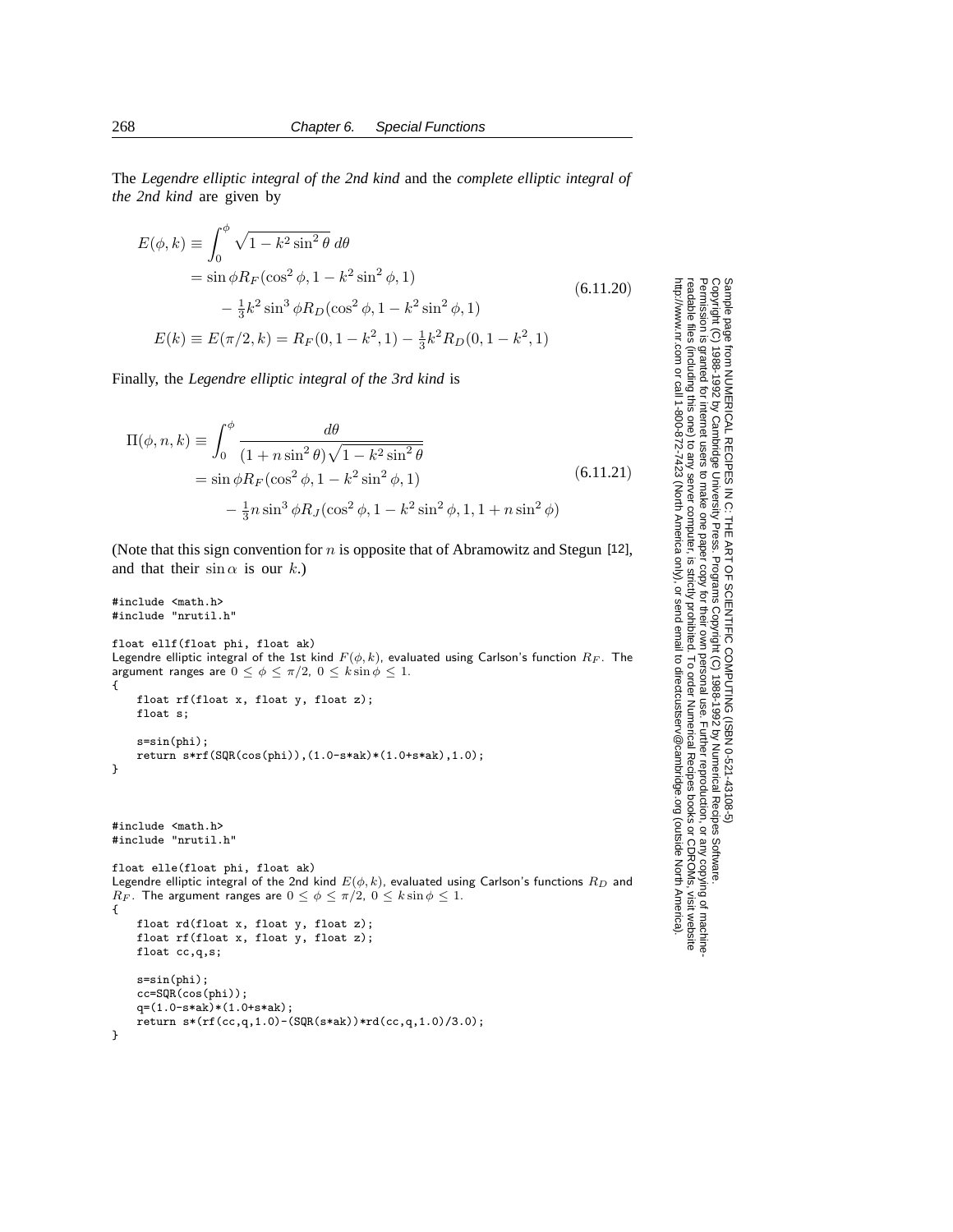```
#include <math.h>
#include "nrutil.h"
float ellpi(float phi, float en, float ak)
Legendre elliptic integral of the 3rd kind \Pi(\phi, n, k), evaluated using Carlson's functions R_J and
R_F. (Note that the sign convention on n is opposite that of Abramowitz and Stegun.) The
ranges of \phi and k are 0 \le \phi \le \pi/2, 0 \le k \sin \phi \le 1.
{
    float rf(float x, float y, float z);
    float rj(float x, float y, float z, float p);
    float cc,enss,q,s;
    s=sin(phi);
    enss=en*s*s;
    cc=SQR(cos(phi));
    q=(1.0-s*ak)*(1.0+s*ak);
    return s*(rf(cc,q,1.0)-ens*rj(cc,q,1.0,1.0+enss)/3.0);}
```
Carlson's functions are homogeneous of degree  $-\frac{1}{2}$  and  $-\frac{3}{2}$ , so

$$
R_F(\lambda x, \lambda y, \lambda z) = \lambda^{-1/2} R_F(x, y, z)
$$
  
\n
$$
R_J(\lambda x, \lambda y, \lambda z, \lambda p) = \lambda^{-3/2} R_J(x, y, z, p)
$$
\n(6.11.22)

Thus to express a Carlson function in Legendre's notation, permute the first three arguments into ascending order, use homogeneity to scale the third argument to be 1, and then use equations (6.11.19)–(6.11.21).

## **Jacobian Elliptic Functions**

The Jacobian elliptic function sn is defined as follows: instead of considering the elliptic integral

$$
u(y,k) \equiv u = F(\phi, k) \tag{6.11.23}
$$

consider the *inverse* function

$$
y = \sin \phi = \operatorname{sn}(u, k) \tag{6.11.24}
$$

Equivalently,

$$
u = \int_0^{S1} \frac{dy}{\sqrt{(1 - y^2)(1 - k^2 y^2)}}
$$
(6.11.25)

When  $k = 0$ , sn is just sin. The functions cn and dn are defined by the relations

$$
sn2 + cn2 = 1, \t k2 sn2 + dn2 = 1 \t (6.11.26)
$$

The routine given below actually takes  $m_c \equiv k_c^2 = 1 - k^2$  as an input parameter. It also computes all three functions sn, cn, and dn since computing all three is no harder than computing any one of them. For a description of the method, see [8].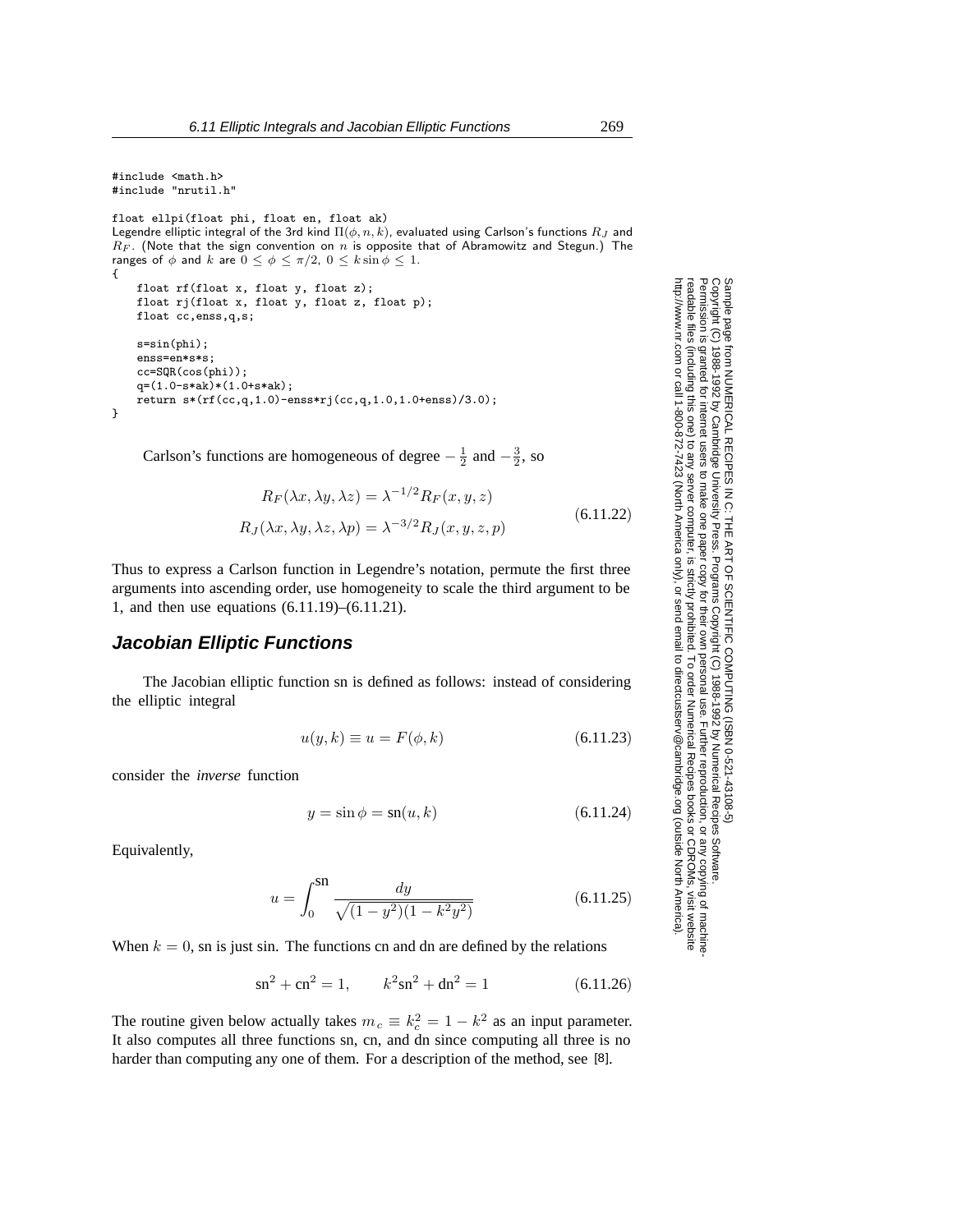```
#include <math.h><br>#define CA 0.0003
                                   The accuracy is the square of CA.
void sncndn(float uu, float emmc, float *sn, float *cn, float *dn)
Returns the Jacobian elliptic functions sn(u, k_c), cn(u, k_c), and dn(u, k_c). Here uu = u, while
\texttt{emmc} = k_c^2.
{
    float a,b,c,d,emc,u;
    float em[14], en[14];
    int i,ii,l,bo;
    emc=emmc;
    u=uu;
    if (emc) {
        bo=(emc < 0.0);if (bo) {
            d=1.0-emc;
            emc /= -1.0/d;u * = (d = sqrt(d));}
        a=1.0;
        *dn=1.0;
        for (i=1;i<=13;i++) {
            l=1;em[i]=a;en[i]=(emc=sqrt(emc));
            c=0.5*(a+emc);if (fabs(a-emc) \leq CA*a) break;
            enc \equiv a;a=c;
        }
        u * = c;*sn=sin(u);
        *cn=cos(u);
        if (*sn) {
            a=(*cn)/(*sn);
            c * = a;for (ii=l;ii>=1;ii--) {
                b=em[ii];
                a *= c;
                c *= (*dn);
                *dn = (en[i] + a) / (b + a);a=c/b;
            }
            a=1.0/sqrt(c*c+1.0);
            *sn=(*sn \ge 0.0 ? a : -a);*cn=c*(*sn);
        }
        if (bo) {
            a=(*dn):
            *dn=(*cn);*cn=a;
            *sn /= d;
        }
    } else {
        *cn=1.0/cosh(u);
        *dn=(*cn);*sn=tanh(u);
    }
}
```
Permission is granted for internet users to make one paper copy for their own personal use. Further reproduction, or any copyin

computer, is strictly prohibited. To order Numerical Recipes books

or send email to directcustserv@cambridge.org (outside North America).

Sample page from NUMERICAL RECIPES IN C: THE ART OF SCIENTIFIC COMPUTING (ISBN 0-521-43108-5)

Programs Copyright (C) 1988-1992 by Numerical Recipes Software.

g of machine-

or CDROMs, visit website

Copyright (C) 1988-1992 by Cambridge University Press.

readable files (including this one) to any server

http://www.nr.com or call 1-800-872-7423 (North America only),